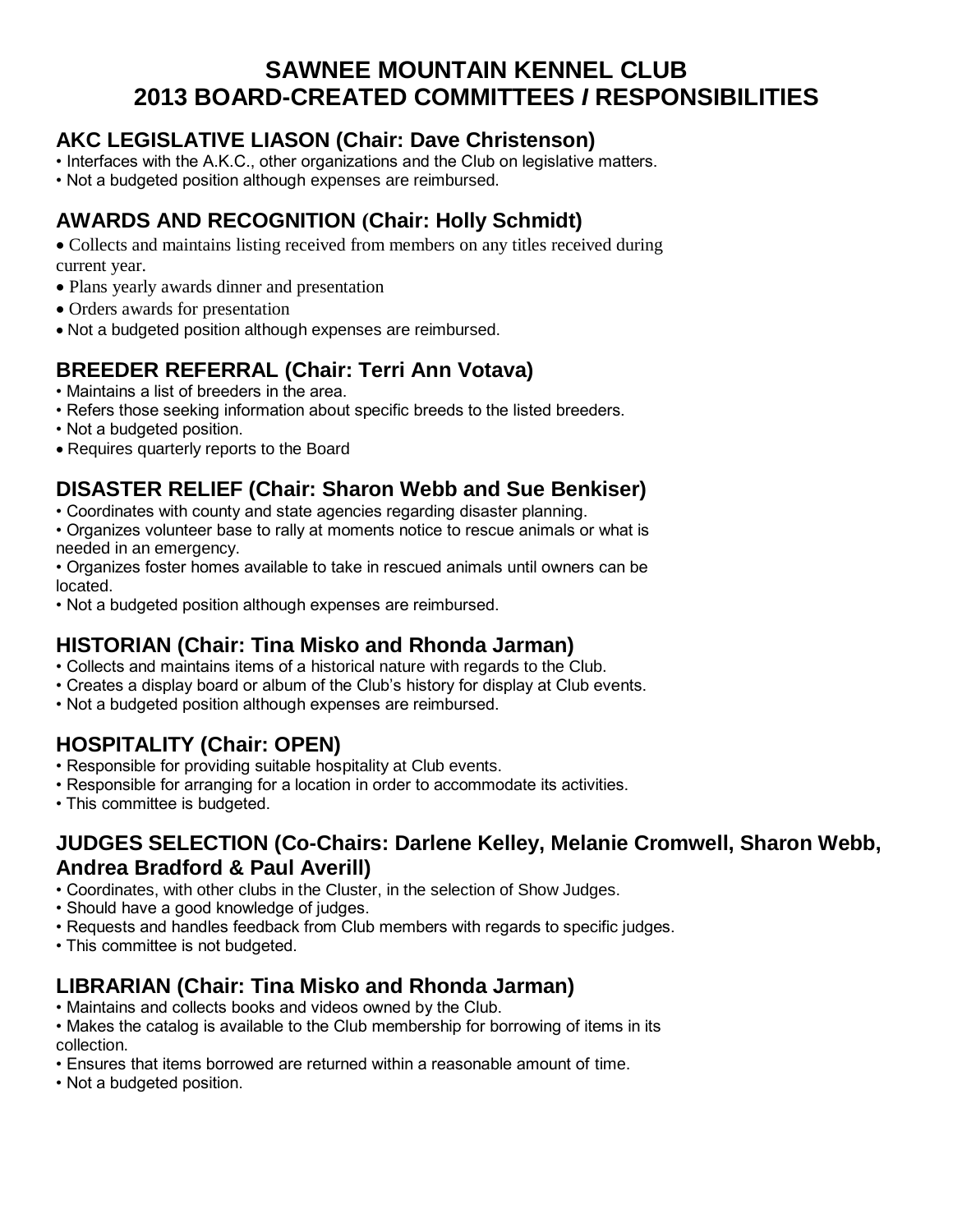## **SAWNEE MOUNTAIN KENNEL CLUB 2013 BOARD-CREATED COMMITTEES** *I* **RESPONSIBILITIES**

### **MATCH (Chair: Karen West )**

- Arranges for a match site and date.
- Is authorized to sign agreements and/or contracts as approved by the Board.
- Responsible for contacting and doing the required AKC paperwork.
- Responsible for arranging for judges.
- Responsible for having sufficient and correct ribbons and rosettes for the match.
- Responsible for any equipment needed for the match.
- Responsible for required match registration paperwork and collections.
- Responsible for providing paperwork and collections to the Club Treasurer.
- Organizes and appoints chairpersons to do the following:
- Set-Up / Clean-Up (no budget)
- This committee is budgeted.

### **MEMBERSHIP (Co-Chairs: Gina Bonner & Sharon Webb)**

- Maintains membership list.
- Sends out yearly renewal dues notices.
- Adds new members to Yahoo group.
- Not a budgeted position although expenses are reimbursed.

#### **NEWSLETTER (Chair: Cindy Hogan)**

- Creates and mails the monthly newsletter.
- Not a budgeted position although expenses are reimbursed.

#### **PROGRAM (Chair & Committee): OPEN)**

- Responsible for arranging programs of a topical nature for club meetings.
- This committee is not budgeted.

#### **PUBLIC EDUCATION (Chair & Committee: OPEN)**

- Maintains sufficient AKC Public Education literature for upcoming Club events.
- Orders needed AKC Public Education material.
- Ensures that all Club events are covered with someone who can distribute the literature.
- Should be capable of answering questions from the general public.
- Not a budgeted position although expenses are reimbursed.

## **PUBLICITY (Chair: Kay Allred)**

• Interfaces with the print, radio, and television media to announce and promote Club events.

- Creates or arranges for signs and/or flyers advertising the Club events.
- Ensures that signs and/or flyers are given to the membership for public distribution.
- Not a budgeted position although expenses are reimbursed.